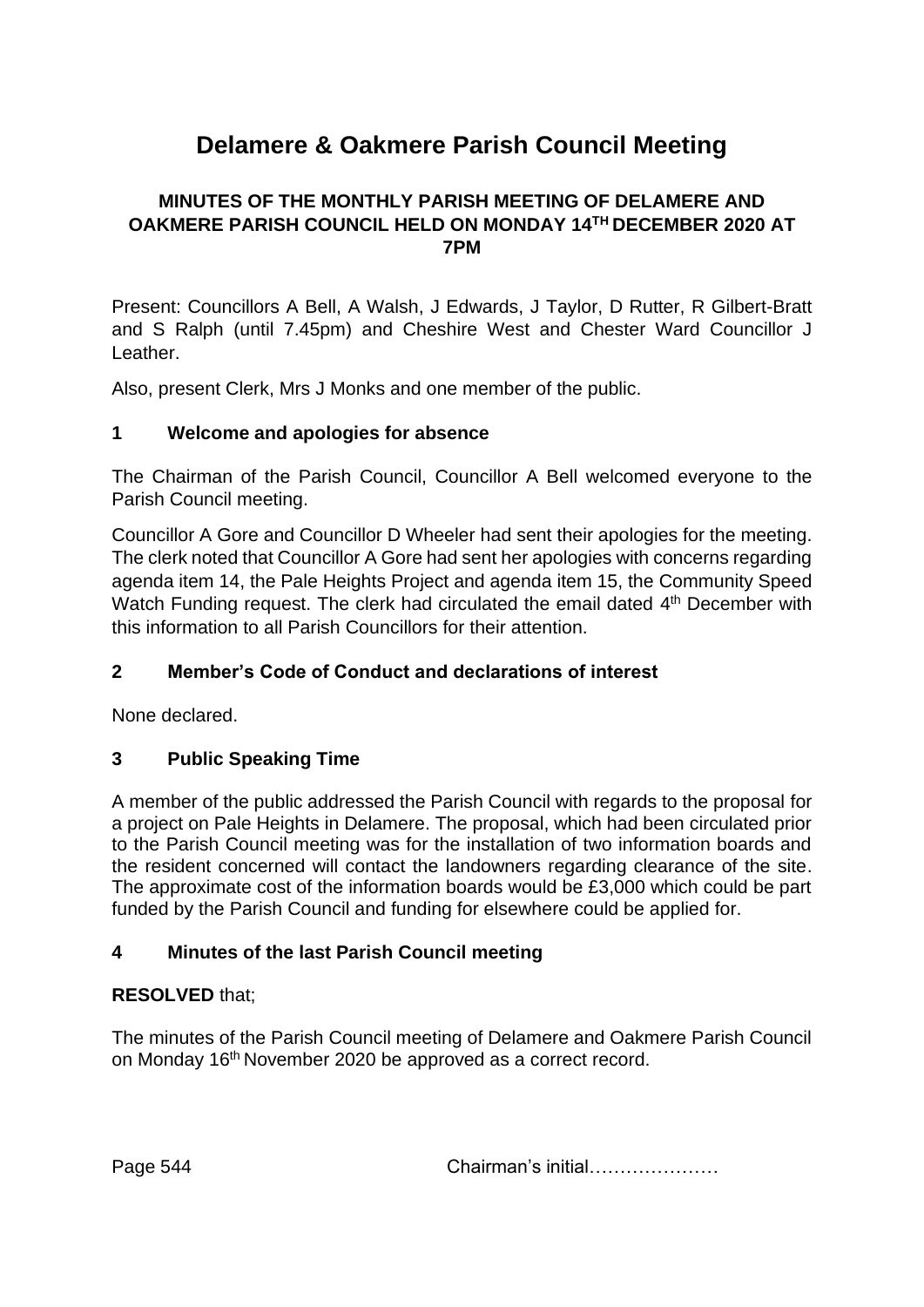## **5 Progress Reports and Outstanding Items**

The clerk confirmed that a letter has been sent to both the Forestry Commission and Highways Department of Cheshire West and Chester Council on 25<sup>th</sup> November 2020 regarding the parking issue on Ashton Road and both parties had responded to this matter. The Highways Dept had stated that the situation would improve when the Covid-19 lockdown expired and that they will continue to monitor the situation. The Forestry Commission had also responded saying that they could not take any action on the matter.

The clerk also has contacted the new PCSO regarding this matter. The PCSO had responded in an email dated 18<sup>th</sup> November 2020 and had confirmed that he was aware of this ongoing issue and that they are visiting Delamere on a regular basis with a speed gun. With regards to the car parking there was an issue as there are no parking restrictions on the road as such, they can only patrol the roads regularly and cannot issue fixed penalty notices.

Councillor D Rutter reported that the new overspill car park was not open, and this was making the situation worse. The clerk was asked to contact the Forestry Commission and ask if they could open this overspill car park particularly at the weekends to elevate the parking issues.

#### **6 Correspondence**

None.

## **7 Planning**

The Parish Council considered all of the planning applications that had been received up to 14<sup>th</sup> December 2020.

#### **RESOLVED** that;

- (a) No objections were to be made to 20/04333/TPO, Various works on various trees, including felling. See application form for full description of tree works. Oakmere Hall Chester Road Oakmere.
- (b) No objections were to be made for 20/04035/FUL, Erection of a mixed-use stable and agricultural building, Organsdale Farm Middlewich Road Delamere.

#### **8 Finance**

The clerk reported that the current bank balances were as follows and bank statements showing these amounts were presented and signed by the Chairman.

Bank account balance is £21,904.92 as at 30<sup>th</sup> November 2020.

Unpaid cheque is £40.00. Income £14.58 Scottish Power and £235.00 advertising income.

Page 545 **Chairman's initial………………**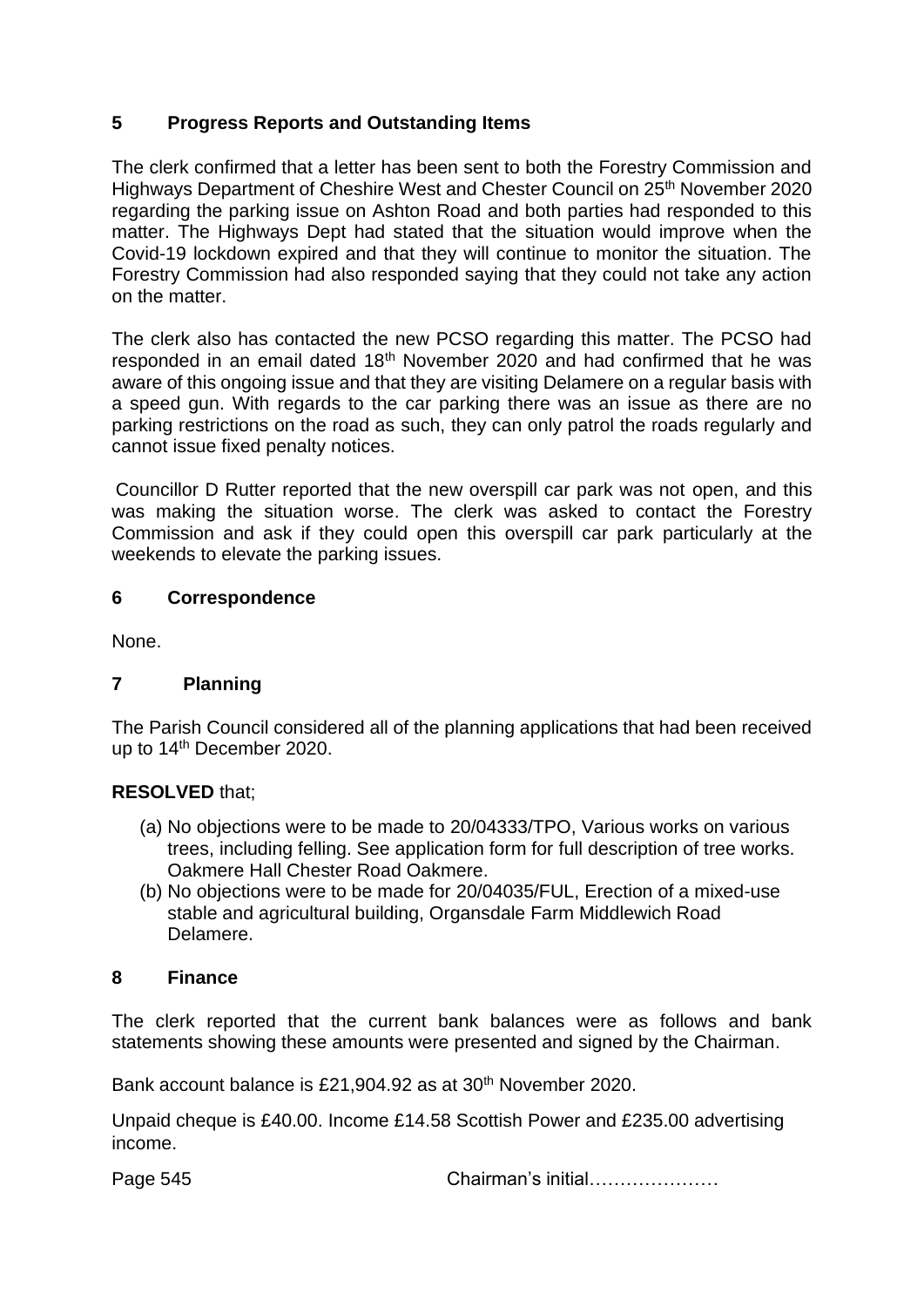Earmarked funds as follows;

£2,000 for Frith Avenue project, resolved to spend in November 2019 minutes.

# **RESOLVED** that;

the following payments be authorised;

| Method of<br>payment               | Payee                                                      | Particulars of payment                                            | Amount  |
|------------------------------------|------------------------------------------------------------|-------------------------------------------------------------------|---------|
| Standing<br>Order 21 <sup>st</sup> | <b>Clerk</b>                                               | <b>Salary for December</b>                                        | £379.29 |
| Standing<br>Order 21 <sup>st</sup> | <b>Cheshire Pension Fund</b>                               | Employers &<br>employees'<br>contribution for<br>December         | £140.97 |
| 001096                             | <b>Clerk</b>                                               | <b>Expenses for</b><br>December                                   | £27.00  |
| 001097                             | Cancelled with NatWest on<br>1 <sup>st</sup> December 2020 |                                                                   |         |
| 001098                             | <b>Clive George</b>                                        | Reimbursement for<br>payment of printing<br>costs for newsletter. | £327.04 |
| 001099                             | <b>HMRC</b>                                                | <b>Quarterly Payment</b>                                          | £277.00 |

## **9 Interactive speed sign**

Councillor J Edwards provided an update regarding the interactive speed sign on Station Road Delamere. Councillor J Edwards will send the report to the PCSO for their attention.

The cost of the speed sign has been taken from the New Homes Fund/Community Infrastructure Levy with a £1,000 grant from the Ward Members budget.

Councillor J Edwards has found previous correspondence dated 18th December 2018 which stated that Lane End may fund up to 50% of the cost. The clerk has also noted that in the minutes of the Parish Council meeting dated February 2019 this states that they would contribute £950.00 towards the cost.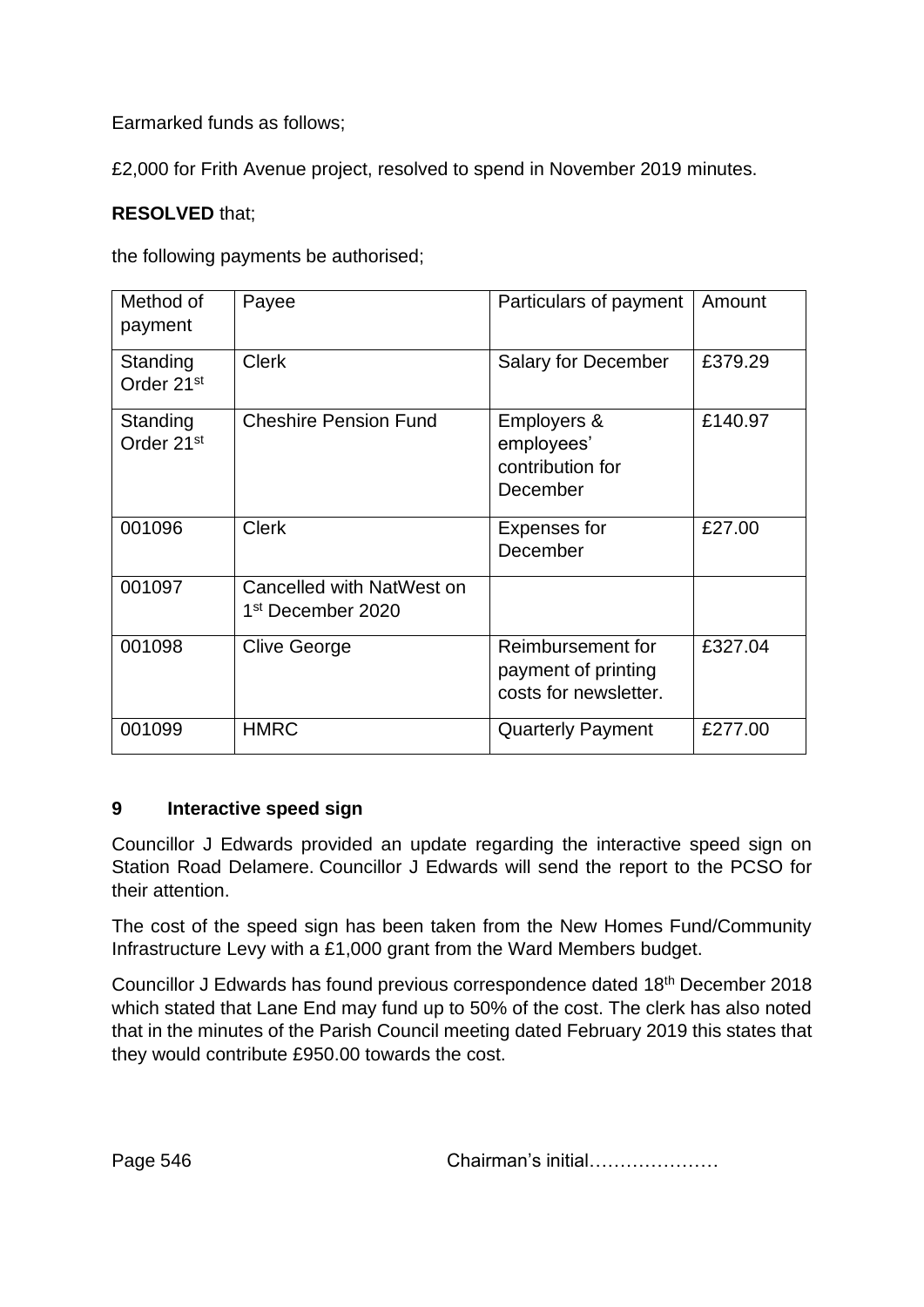# **RESOLVED** that;

The clerk should contact Lane End and ask for a contribution towards the cost of the speed sign as previously agreed.

When the funds are received the clerk will notify the Localities Officer at Cheshire West and Chester Council as this may affect the £1,000 grant which the Parish Council received from the Ward Members budget.

## **10 Grit bins**

The clerk confirmed that the formal advertising period for the Highways Department of Cheshire West and Chester Council will finish on 17th December 2020 and the licences will be issued to the clerk if there are no objections.

Three quotes had been obtained.

## **RESOLVED** that;

Three yellow 115 litre grit bins with scoops with grit be purchased at the cost of £305.09 plus VAT from Reece Safety Products Ltd.

The clerk will ask them to be delivered to Councillor D Rutter's home address. The clerk will also add them onto the asset register. As the Parish Council has a £100 excess on their insurance policy they will not be insured.

## **11 Three Parish Councillor Vacancies**

The clerk had confirmed that she had notified Cheshire West and Chester Council regarding the vacant seat following the resignation of Councillor C Ball. They had confirmed that the Parish Council could go ahead and co-opt.

The Parish Council has now three vacant seats, two in the Oakmere ward and one in the Delamere ward.

## **RESOLVED** that;

The clerk will put an advert on the Parish Council website in order to advertise the vacant seats and Councillor J Edwards will post this onto Facebook.

## **12 Hogsheads Lane notice board**

Councillor C Ball was responsible for putting up the agenda onto the noticeboard at Hogshead Head.

The clerk was asked to contact Councillor A Gore to see if it would be possible for her to put the agenda up on the noticeboard at Hogshead Lane.

Page 547 **Chairman's initial………………**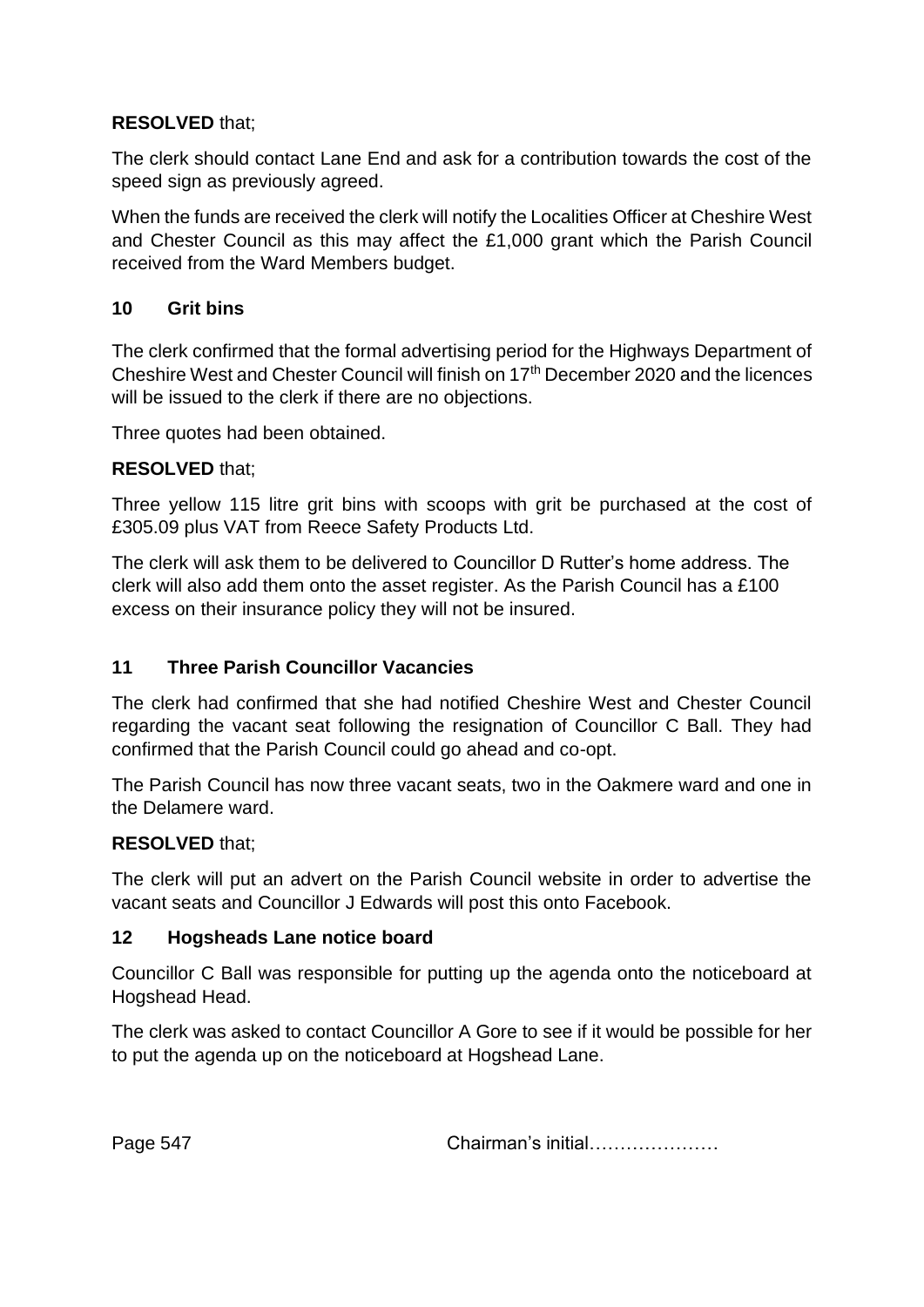## **13 Forest parking and congestion**

The clerk had received an email dated 22<sup>nd</sup> November 2020 from a resident regarding Delamere Forest parking and congestion.

#### **RESOLVED** that;

The Parish Council had already contacted the PCSO, Highways Department of Cheshire West and Chester Council and the Forestry Commission regarding parking issues around the forest.

The issue on Station Road and Frith Avenue has improved following the removal of the traffic lights and there had been a noticeable reduction in the amount of cars parking following the re-opening of the shops and pubs/restaurants. The Parish Council agreed to continue to monitor the situation and the clerk was requested to put this as an agenda item for the January Parish Council meeting.

#### **14 Pale Heights Project**

The proposal for the Pale Heights Project, the installation of two information boards were considered by the Parish Council.

#### **RESOLVED** that;

The Parish Council would look at possible sources of funding for the installation of two information boards.

The clerk was asked to investigate possible sources of funding and she will contact both Cheshire Community Action and Cheshire Association of Local Councils.

## **15 Community Speed Watch Funding request**

The new PCSO had contacted the clerk on 25<sup>th</sup> November 2020 regarding a request for funding for a community speed watch campaign.

#### **RESOLVED** that;

As the Parish Council had recently installed an interactive speed sign on Station Road it would not be possible to match fund a community speed watch campaign.

The clerk was asked to contact the PCSO and to request speed enforcement is undertaken around Delamere school at drop off and pick-up times.

The clerk noted that Councillor S Ralph left the meeting at 7.45pm.

Page 548 **Chairman's initial………………**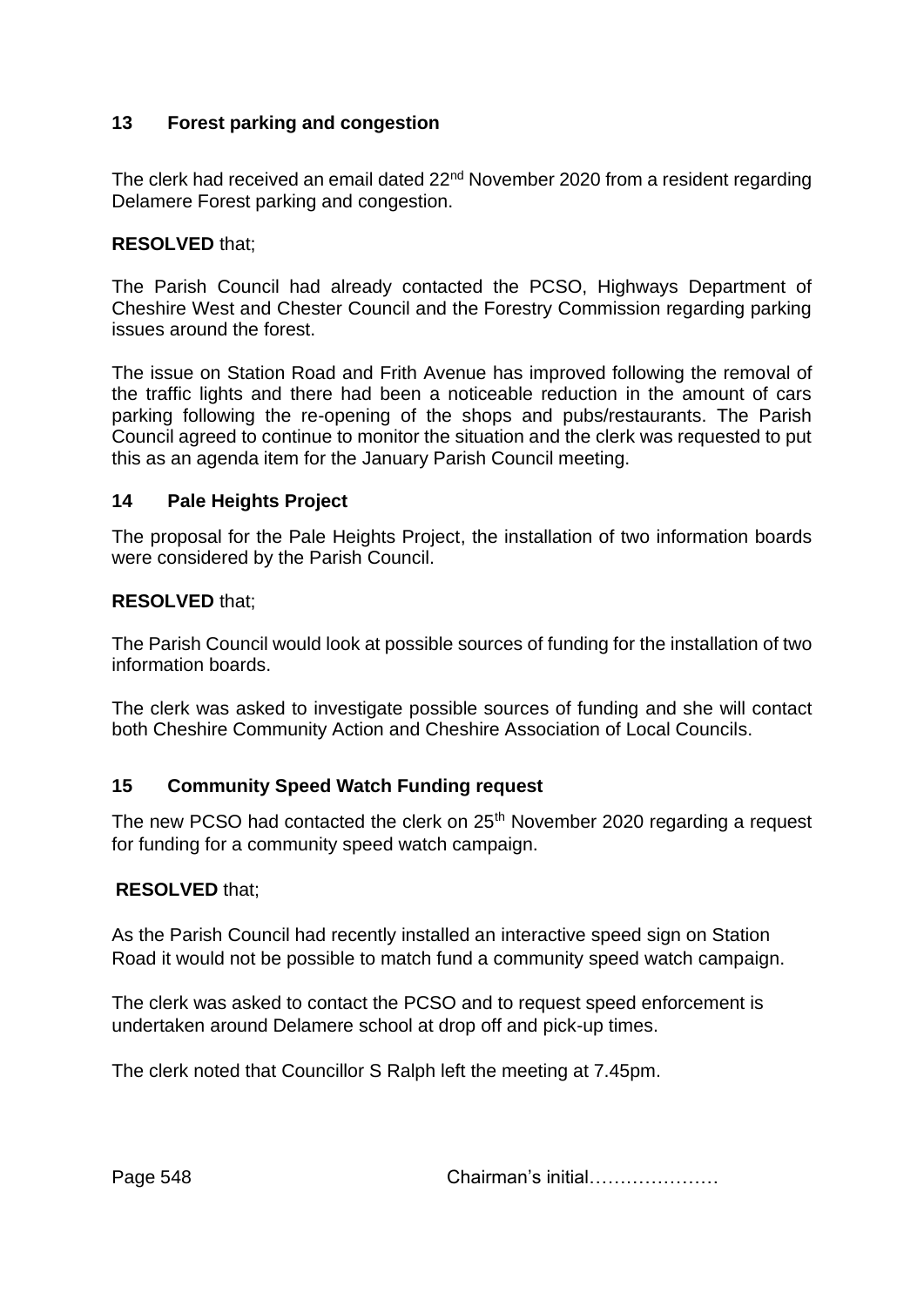Councillor D Rutter asked the clerk to contact the Highways Department of Cheshire West and Chester Council regarding a request to reduce the speed limit to 40mph from Delamere school to J&S Accessories on Chester Road in Delamere.

# **16 Footpath into Delamere Forest from Station Road**

Councillor J Edwards reported that the newly installed footpath is not DDA compliant, that the Forestry Commission have removed essential lighting without any consultation, and this must be replaced immediately, and that large signage had been installed without planning permission.

# **RESOLVED** that;

The clerk was requested to draft a letter to Forest England regarding the above.

Councillor J Edwards informed the Parish Council that it was the responsibility of Go Ape to maintain the footpath along the caravan park to the Whitegate car park. The clerk was requested to contact the manager of Go Ape to request that this path is maintained.

# **17 Railway Bridge at Delamere Station**

The clerk reported that the Highways Department of Cheshire West and Chester Council had confirmed in an email dated 3rd December 2020 that the footpath works were currently underway. They have confirmed that once the works that fall as the responsibility of the Delamere Park Visitor Centre are completed, the remaining length of footway will be completed by the developer who has recently constructed the roundabout. All the work is included within existing planning permissions, so no further permissions are required works.

Councillor J Edwards informed the Parish Council that he wants a standalone pedestrian bridge across the railway at Delamere Station in addition to the above works. Councillor J Edwards would investigate costs for an additional standalone pedestrian bridge.

## **18 Payroll Services**

The clerk confirmed that the £100 penalty fine from Cheshire Pension Fund had been paid by the Parish Council. A letter and invoice for £100.00 dated 24<sup>th</sup> November 2020 has been sent to Changing Lives. Cheshire Pension Fund have since waived the £100 penalty fine and the clerk has cancelled the cheque number 001097 with the NatWest.

The clerk had been researching payroll providers that can process contributions for Cheshire Pension Fund. David Shires Accountants in Cheshire have been recommended by another clerk and they have confirmed that they can process the EMP file and CSV file for Cheshire Pension Fund. The annual cost will be £114.00 plus VAT.

Page 549 Chairman's initial…………………